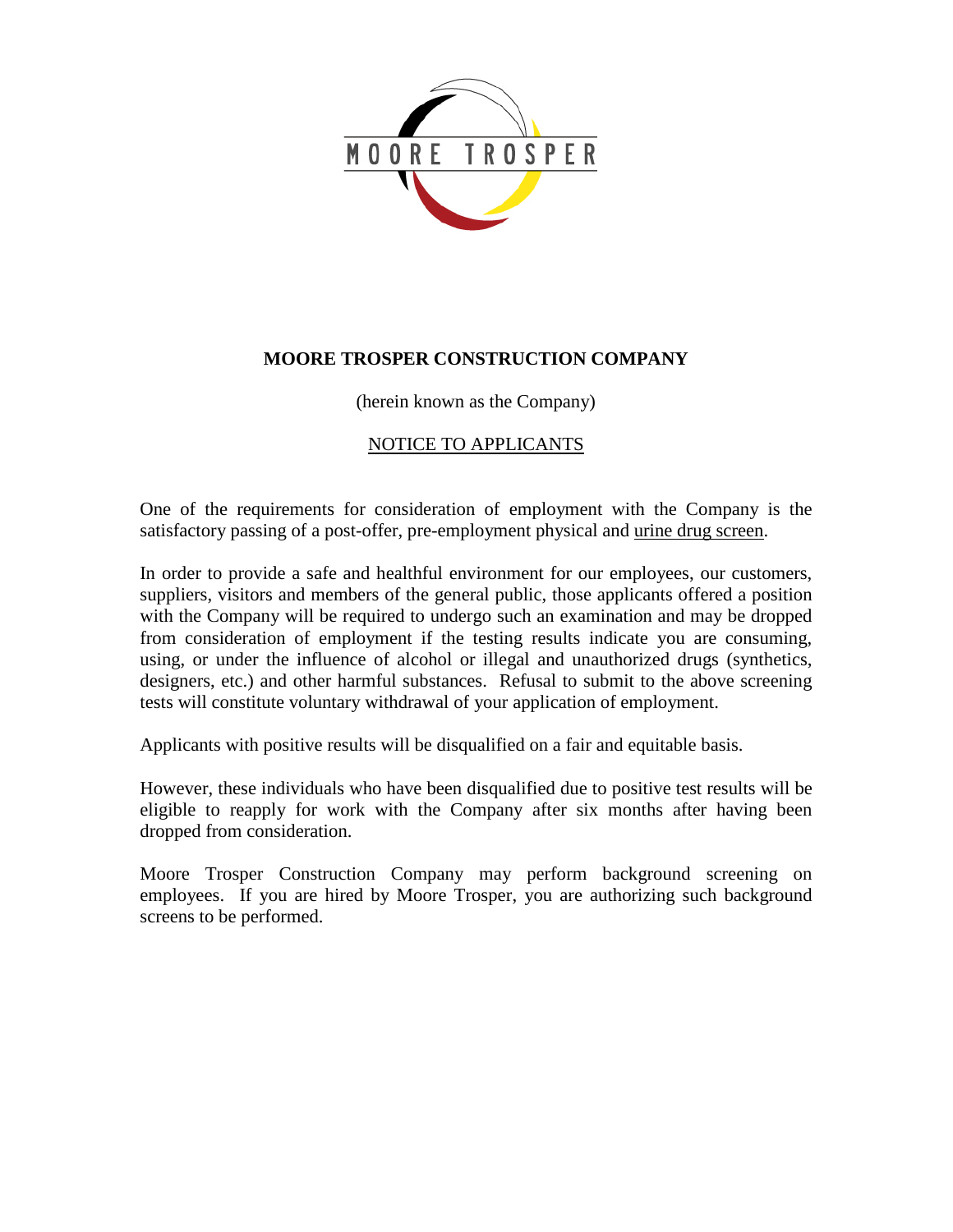

## **APPLICATION FOR EMPLOYMENT**

| Last Name                           | First                                                                                                                  | Middle             |                                           | Date                             |
|-------------------------------------|------------------------------------------------------------------------------------------------------------------------|--------------------|-------------------------------------------|----------------------------------|
| <b>Street Address</b>               |                                                                                                                        |                    |                                           | Home Telephone                   |
| City, State, Zip                    |                                                                                                                        |                    |                                           | <b>Business Telephone</b>        |
| Yes No                              | Have you ever applied for employment with us?<br>If yes, Month and Year                                                | Location           |                                           | Social Security #                |
| <b>Position Desired</b>             |                                                                                                                        |                    |                                           | Pay Expected                     |
| Yes No                              | Apart from absence for religious observance, are you available for full-time work?<br>If not, what hours can you work? |                    | Yes No                                    | Will you work overtime if asked? |
|                                     | Are you legally eligible for employment in the United States?                                                          |                    | When will you be available to begin work? |                                  |
|                                     | Other special training or skills (languages, machine operation, etc.)                                                  |                    |                                           |                                  |
| School<br>Graduate                  | Name and Location of School Course of Study                                                                            | Years<br>Completed | Did you<br>Graduate?                      | Degree or<br>Diploma             |
| College                             |                                                                                                                        |                    |                                           |                                  |
| <b>Business Trade/</b><br>Technical |                                                                                                                        |                    |                                           |                                  |
| <b>High School</b>                  |                                                                                                                        |                    |                                           |                                  |
| Elementary                          |                                                                                                                        |                    |                                           |                                  |
|                                     |                                                                                                                        |                    |                                           |                                  |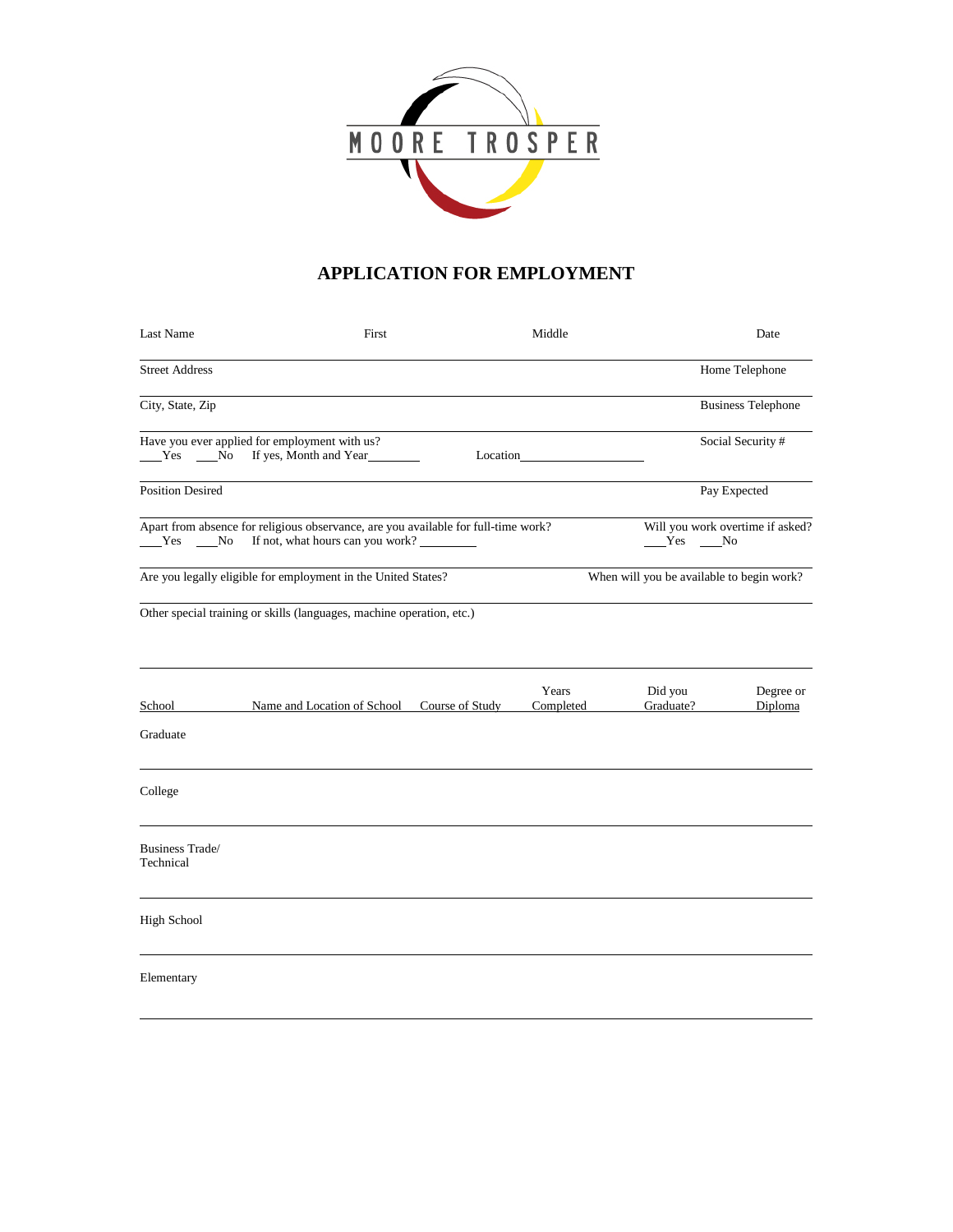Please give accurate, complete **EMPLOYMENT** full time and part-time employment record. Start with your present or mostrecent employer.

| Company Name                           | Telephone                      |                    |  |
|----------------------------------------|--------------------------------|--------------------|--|
| Address                                | Employed (state month and year |                    |  |
|                                        | From                           | To                 |  |
| Name of Supervisor                     | Weekly Pay                     |                    |  |
|                                        | <b>Start</b>                   | Last               |  |
| State Job Title and Describe Your Work |                                | Reason for Leaving |  |
|                                        |                                |                    |  |
|                                        |                                |                    |  |

| Company Name                           | Telephone<br>Employed (state month and year |                    |  |  |
|----------------------------------------|---------------------------------------------|--------------------|--|--|
| Address                                |                                             |                    |  |  |
|                                        | From                                        | To                 |  |  |
| Name of Supervisor                     | Weekly Pay                                  |                    |  |  |
|                                        | <b>Start</b>                                | Last               |  |  |
| State Job Title and Describe Your Work |                                             | Reason for Leaving |  |  |

| Company Name                           | Telephone          |                                |  |  |
|----------------------------------------|--------------------|--------------------------------|--|--|
| Address                                |                    | Employed (state month and year |  |  |
|                                        | From               | To                             |  |  |
| Name of Supervisor                     | Weekly Pay         |                                |  |  |
|                                        | <b>Start</b>       | Last                           |  |  |
| State Job Title and Describe Your Work | Reason for Leaving |                                |  |  |

| Company Name                           | Telephone                      |                    |  |  |
|----------------------------------------|--------------------------------|--------------------|--|--|
| Address                                | Employed (state month and year |                    |  |  |
|                                        | From                           | To                 |  |  |
| Name of Supervisor                     | Weekly Pay                     |                    |  |  |
|                                        | <b>Start</b>                   | Last               |  |  |
| State Job Title and Describe Your Work |                                | Reason for Leaving |  |  |

| We may contact the employers listed above unless you |          | DO NOT CONTACT |  |
|------------------------------------------------------|----------|----------------|--|
| indicate not to.                                     | Employer | Reason         |  |
|                                                      | Employer | Reason         |  |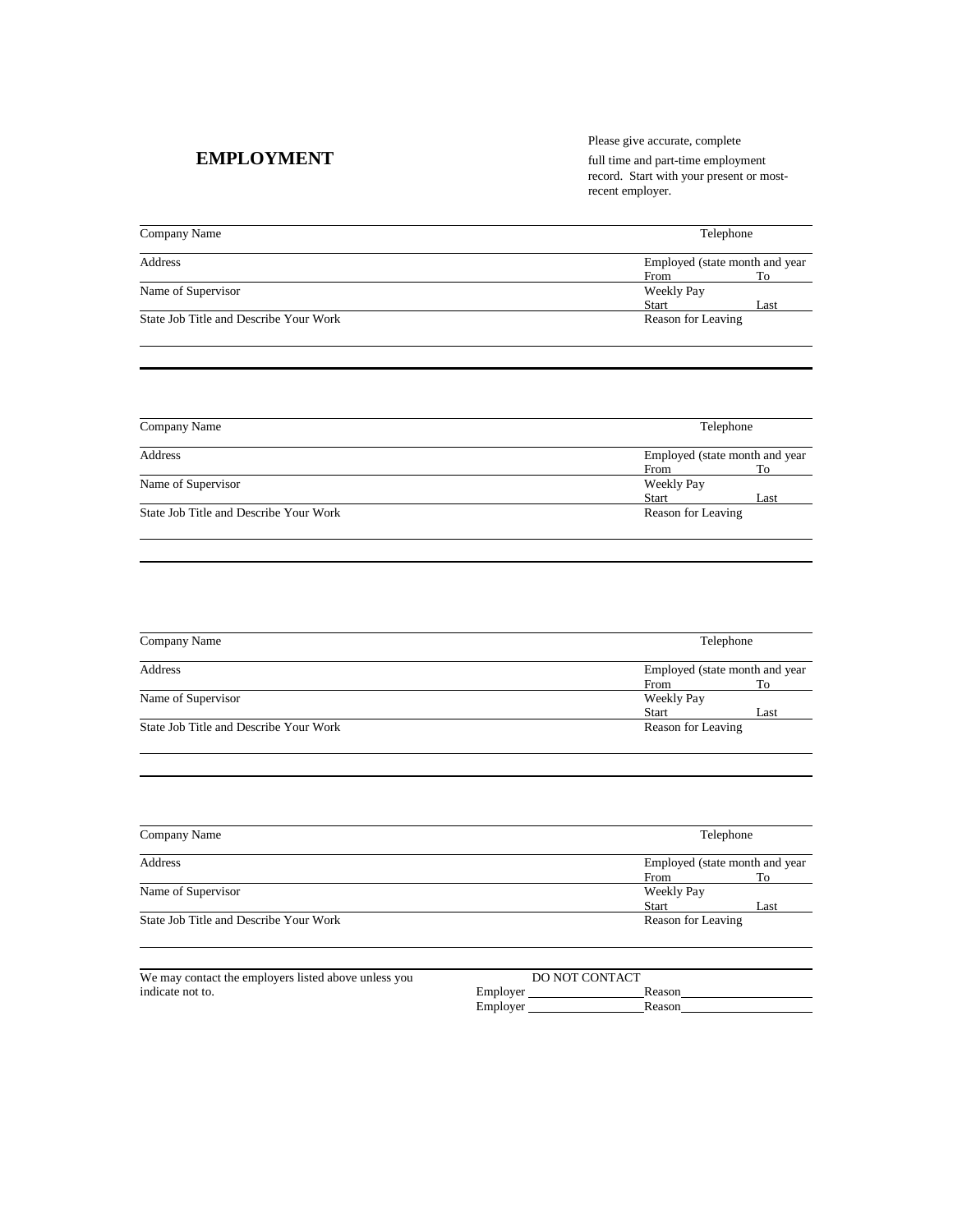# **FOR EMPLOYERS USE ONLY**

| Reference Check          |                                      |                              |
|--------------------------|--------------------------------------|------------------------------|
| Employer                 | Person Contacted                     | Results                      |
| $\mathbf{1}$             |                                      |                              |
| $\overline{2}$           |                                      |                              |
| 3                        |                                      |                              |
| $\overline{4}$           |                                      |                              |
| <b>Test Results</b>      |                                      |                              |
| <b>Tests</b>             | Rate                                 |                              |
| Administered             | Rating<br>Score                      | <b>Analysis and Comments</b> |
|                          |                                      |                              |
| <b>Interview Results</b> |                                      |                              |
|                          | <b>Interviewer Name and Comments</b> |                              |
|                          |                                      |                              |